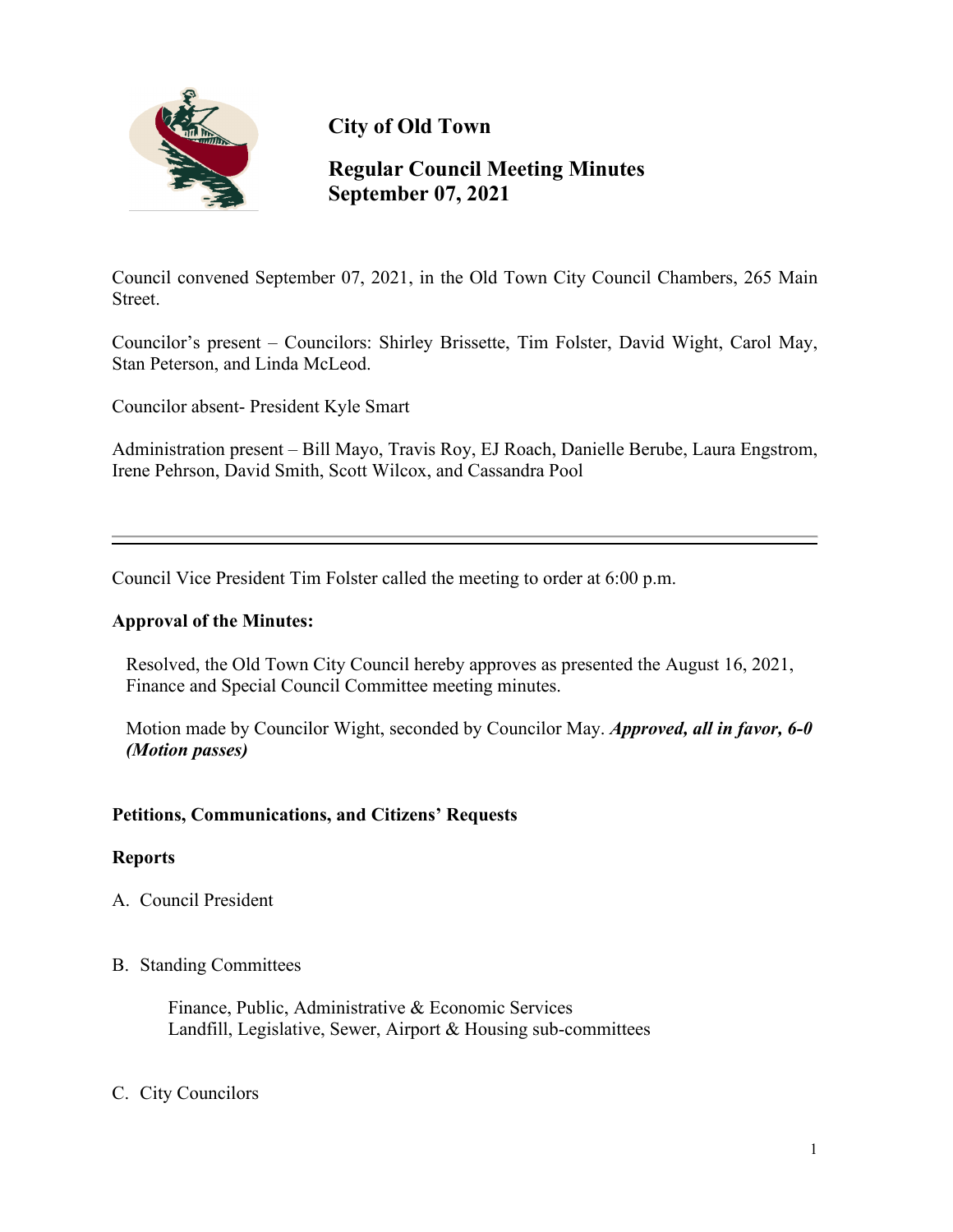#### D. City Attorney

- E. Special Committees
- F. City Manager

City Manager Bill Mayo updated the City Council on the following items:

- Paving
- American Recovery Act
- Salary Survey

## **Consent Agenda: items 1-4**

- 1. Resolved, the Old Town City Council hereby approves Issuance of a Proclamation in observance of Constitution Week September 17th through 23rd, sponsored by the Old Town-Orono Esther Eayers Chapters Daughters of the American Revolution.
- 2. Resolved, the Old Town City Council hereby approves two Minor events permit applications from Open Waters, an unincorporated, non-profit group. (Jennie Hahn) Both events to be held on September 11, September 12 rain date. First event will be an art exhibit/walk 6 am-10 am and will be held at the Boat Launch on Fourth Street. Second event will be an art exhibit/walk/song and music event, from 1 pm - 5 pm to be held at Riverfront Park. Two Minor event fees have been paid.
- 3. Resolved, the Old Town City Council hereby approves the renewal applications for a Malt, Vinous & Spiritous Liquor License, a Victualer's and Special Amusement permit for the Elks Lodge, 37 Fourth Street. Inspections are all approved.
- 4. Resolved, the Old Town City Council hereby approves a new Victualer's License for Luke Fredette, d/b/a Jersey Subs and Sweet, 601 Stillwater Ave. #1. Inspections are all approved.

Motion made by Councilor May to accept all Consent items on the agenda, seconded by Councilor Mcleod*. Approved all in favor, 6-0 (motion passes)*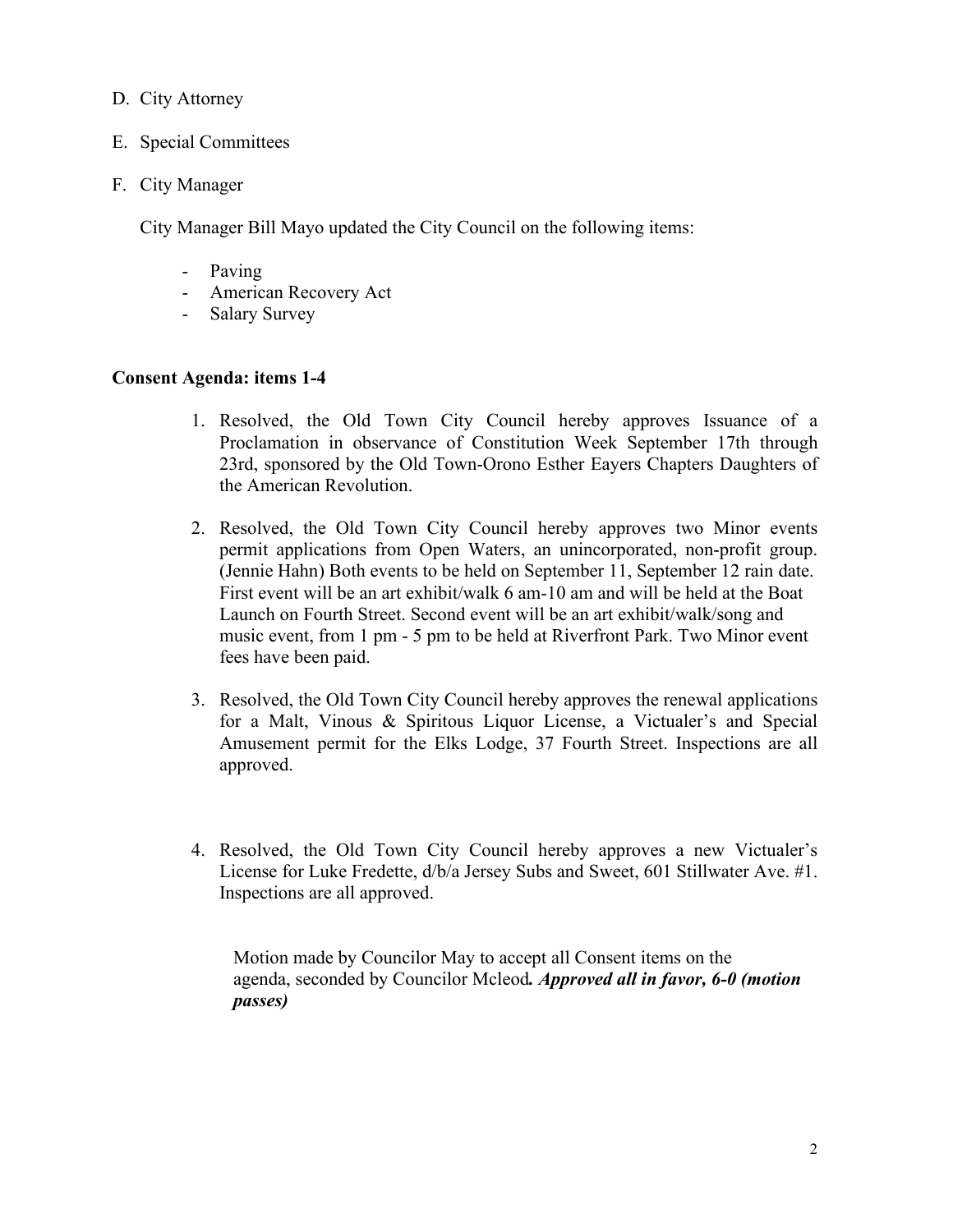#### **Public Hearings and Second Reading of Ordinances**

1. Vice President Folster opened the public hearing at 6:14 pm on the proposal to amend Chapter 21, titled Welfare (Food, Housing & Heating Assistance Limits) of the General Assistance Maximum amounts*.* As there were no comment from the public, hearing was closed at 6:15 pm by Vice President Folster.

The City Council considered scheduling a Second Reading for final approval on a proposal to amend Chapter 21, Titled Welfare, Appendices A, B, C & D of the General Assistance Maximum Amounts.

Resolved, the Old Town City Council hereby approves scheduling a Second Reading for final approval on October 04, 2021, on a proposal to amend Chapter 21, titled Welfare, Appendices A, B & C (Food, Housing & Heating Assistance Limits) of the General Assistance Maximum Amounts for the period October 1, 2021, through September 30, 2022, as presented in the attachment.

 Motion made by Councilor Brissette, seconded by Councilor Peterson, *Approved all in favor, 6-0 (motion passes)*

## **Old Business: items 1 and 2**

1. Resolved, the Old Town City Council hereby approves funding for resurfacing of pavement on the Airport waterfront access road in the amount of \$ 95, 150 . Option A from B & B Paving. Monies to come from the hangar reserve, account number 09-520- 65-7205.

 Motion made by Councilor Wight, seconded by Councilor Peterson, *Approved all in favor, 6-0 (motion passes)*

2. Resolved, the Old Town City Council hereby approves the request from Economic Development Director, EJ Roach, to designate an area off Perkins Avenue for additional community garden beds and a small storage shed. A portion of the cost to construct new beds will be provided by a grant from the Old Town Rotary.

 Motion made by Councilor McLeod, seconded by Councilor Wight, *Approved all in favor, 6-0 (motion passes)*